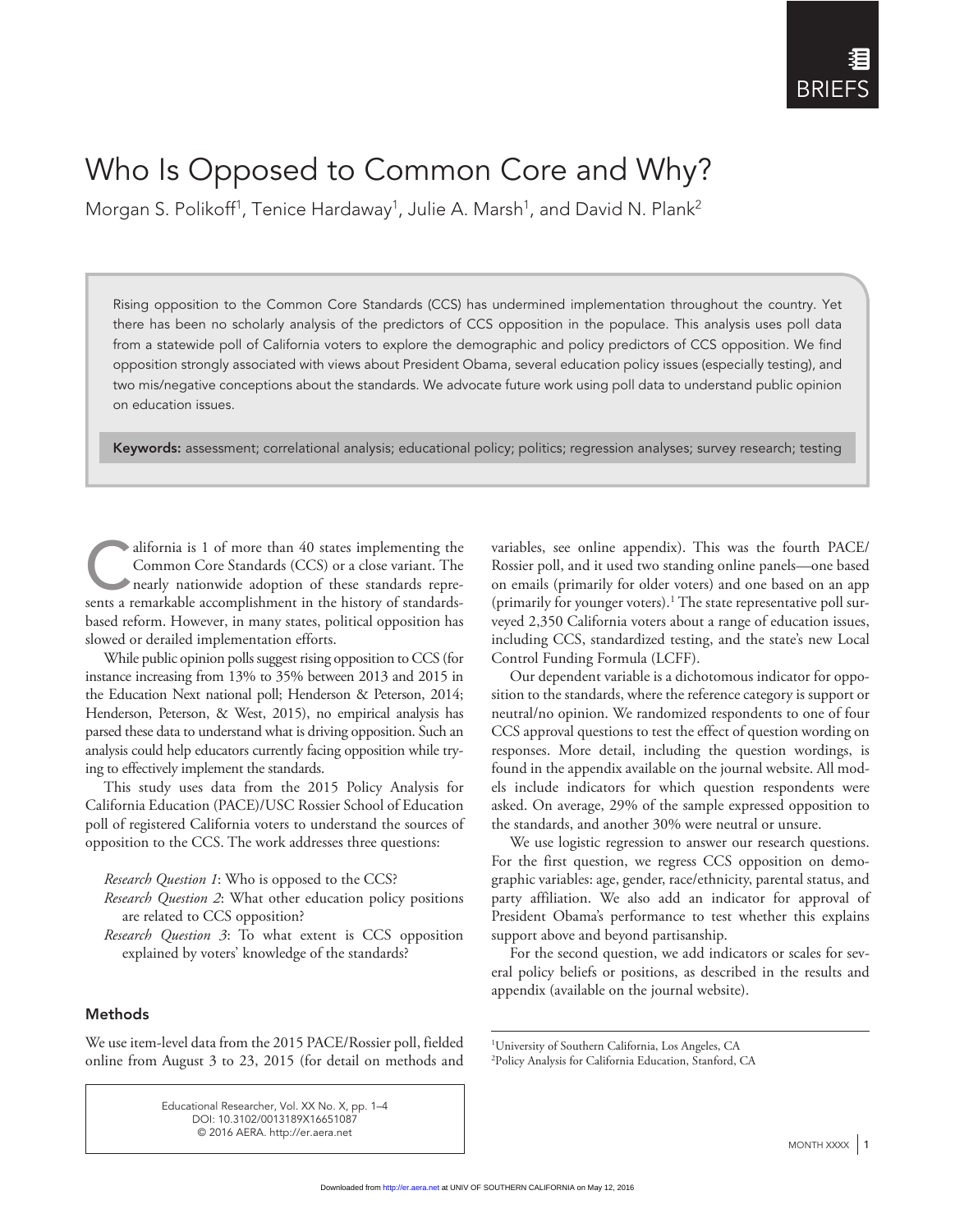| 2 <sub>1</sub>                    |      |                |        | Logistic Regression Models<br>Table 1 |                      |               |        |                 |        |                |                      |
|-----------------------------------|------|----------------|--------|---------------------------------------|----------------------|---------------|--------|-----------------|--------|----------------|----------------------|
| EDUCATIONAL RESEARCHER            |      | Model 1        |        | Model 2                               |                      | Model 3       |        | Model 4         |        | Model 5        |                      |
|                                   | Mean | OR <sub></sub> | 5E     | OR <sub></sub>                        | 5E                   | $\frac{R}{C}$ | 5E     | 8O              | 5E     | OR <sub></sub> | 5E                   |
| Ethnicity                         |      |                |        |                                       |                      |               |        |                 |        |                |                      |
| Latino/Hispanic                   | 0.23 | 0.86           | (0.13) | 0.88                                  | $(0.14)$<br>$(0.15)$ | 0.97          | (0.15) | $\overline{10}$ | (0.16) | 0.92           | (0.16)               |
| <b>Black</b>                      | 0.07 | $0.60*$        | (0.14) | 0.65                                  |                      | 0.74          | (0.17) | 0.78            | (0.19) | 0.76           | (0.18)               |
| Asian/Pac Islander                | 0.06 | 0.87           | (0.17) | 0.90                                  | (0.18)               | 0.94          | (0.19) | 0.95            | (0.2)  | 0.99           | (0.21)               |
| Male                              | 0.45 | 0.92           | (0.09) | 0.90                                  | (0.09)               | 0.93          | (0.09) | 0.90            | (0.09) | 0.93           | (0.10)               |
| Age                               |      |                |        |                                       |                      |               |        |                 |        |                |                      |
| $18 - 24$                         | 0.09 | 1.01           | (0.22) | 1.15                                  | (0.25)               | 1.00          | (0.23) | 0.88            | (0.2)  | 0.71           | (0.17)               |
| $25 - 34$                         | 0.13 | 0.92           | (0.17) | 0.99                                  | (0.18)               | 0.89          | (0.17) | 0.82            | (0.16) | 0.77           | (0.15)               |
| $35 - 44$                         | 0.14 | 0.96           | (0.17) | 1.01                                  | (0.18)               | 0.94          | (0.18) | 0.90            | (0.16) | 0.85           | (0.16)               |
| 45-54                             | 0.13 | 1.08           | (0.17) | 1.14                                  | (0.18)               | 1.12          | (0.18) | 1.05            | (0.17) | 0.97           | (0.16)               |
| Party affiliation                 |      |                |        |                                       |                      |               |        |                 |        |                |                      |
| Republican                        | 0.29 | $1.90***$      | (0.21) | $1.29*$                               |                      | $1.32*$       | (0.18) | 1.28            | (0.17) | 1.29           | (0.18)               |
| Independent                       | 0.22 | $1.28*$        | (0.15) | 1.05                                  | $(0.17)$<br>$(0.13)$ | 1.04          | (0.14) | 1.04            | (0.14) | 1.03           | (0.14)               |
| Parent                            |      |                |        |                                       |                      |               |        |                 |        |                |                      |
| Parent with a child not in K12    | 0.39 | 0.96           | (0.11) | 0.92                                  | (0.11)               | 0.90          | (0.11) | 0.83            | (0.1)  | 0.82           | (0.10)               |
| Parent with a child in K12        | 0.25 | 1.06           | (0.14) | 1.04                                  | (0.14)               | 1.04          | (0.14) | 0.89            | (0.13) | 0.85           | (0.12)               |
| Obama approval                    |      |                |        |                                       |                      |               |        |                 |        |                |                      |
| Neither                           | 0.02 |                |        | 0.38                                  | (0.21)               | 0.35          | (0.19) | 0.37            | (0.21) | 0.37           | (0.21)               |
| Disapprove                        | 0.41 |                |        | $1.92***$                             | (0.22)               | $1.86***$     | (0.22) | $1.88***$       | (0.23) | $1.66***$      | (0.21)               |
| Sufficient funding                | 0.26 |                |        |                                       |                      | $1.52***$     | (0.17) | $1.42**$        | (0.16) | $1.40**$       | (0.17)               |
| Amount of testing                 | 2.15 |                |        |                                       |                      | $1.16***$     | (0.06) | $\overline{11}$ | (0.06) | 1.08           | (0.06)               |
| Oppose testing                    | 2.86 |                |        |                                       |                      | $1.55***$     | (0.11) | $1.52***$       | (0.1)  | $1.34***$      | (0.10)               |
| LCFF                              | 2.53 |                |        |                                       |                      | $1.09*$       | (0.04) | $1.09*$         | (0.04) | $1.10*$        | (0.05)               |
| CCS knowledge                     |      |                |        |                                       |                      |               |        |                 |        |                |                      |
| A little                          | 0.28 |                |        |                                       |                      |               |        | $1.72***$       | (0.23) | $1.38*$        | (0.20)               |
| Some                              | 0.32 |                |        |                                       |                      |               |        | $1.93***$       | (0.25) | $1.48*$        | (0.21)               |
| A lot                             | 0.10 |                |        |                                       |                      |               |        | $2.50***$       | (0.44) | $1.90**$       | (0.37)               |
| Misconceptions                    |      |                |        |                                       |                      |               |        |                 |        |                |                      |
| Only apply to ELA and math        | 0.32 |                |        |                                       |                      |               |        |                 |        | 0.81           | (0.09)               |
| Requires more testing             | 0.37 |                |        |                                       |                      |               |        |                 |        | 1.02           | (0.11)               |
| Adoption federal requirement      | 0.28 |                |        |                                       |                      |               |        |                 |        | 0.89           | (0.11)               |
| Developed by Obama administration | 0.18 |                |        |                                       |                      |               |        |                 |        | 0.94           | (0.13)               |
| State not allowed to add content  | 0.19 |                |        |                                       |                      |               |        |                 |        | $1.64***$      | (0.21)               |
| Negative conceptions              |      |                |        |                                       |                      |               |        |                 |        |                |                      |
| Designed to make students fail    | 0.11 |                |        |                                       |                      |               |        |                 |        | 1.26           | (0.20)               |
| Limits teacher creativity         | 0.38 |                |        |                                       |                      |               |        |                 |        | $2.50***$      |                      |
| Constant                          |      | $0.37***$      | (0.05) | $0.33***$                             | (0.05)               | $0.05***$     | (0.01) | $0.04***$       | (0.01) | $0.05***$      | $(0.28)$<br>$(0.02)$ |
| $\,$ $\,$                         |      | 2,350          |        | 2,350                                 |                      | 2,350         |        | 2,350           |        | 2,350          |                      |

Note. All coefficients are odds ratios. LCFF = Local Control Funding Formula; CCSS = Common Core Standards; ELA = English language arts.<br>\*p < .05. \*\*p < .01. \*\*\*p < .001. *Note*. All coefficients are odds ratios. LCFF = Local Control Funding Formula; CCSS = Common Core Standards; ELA = English language arts. \**p* < .05. \*\**p* < .01. \*\*\**p* < .001.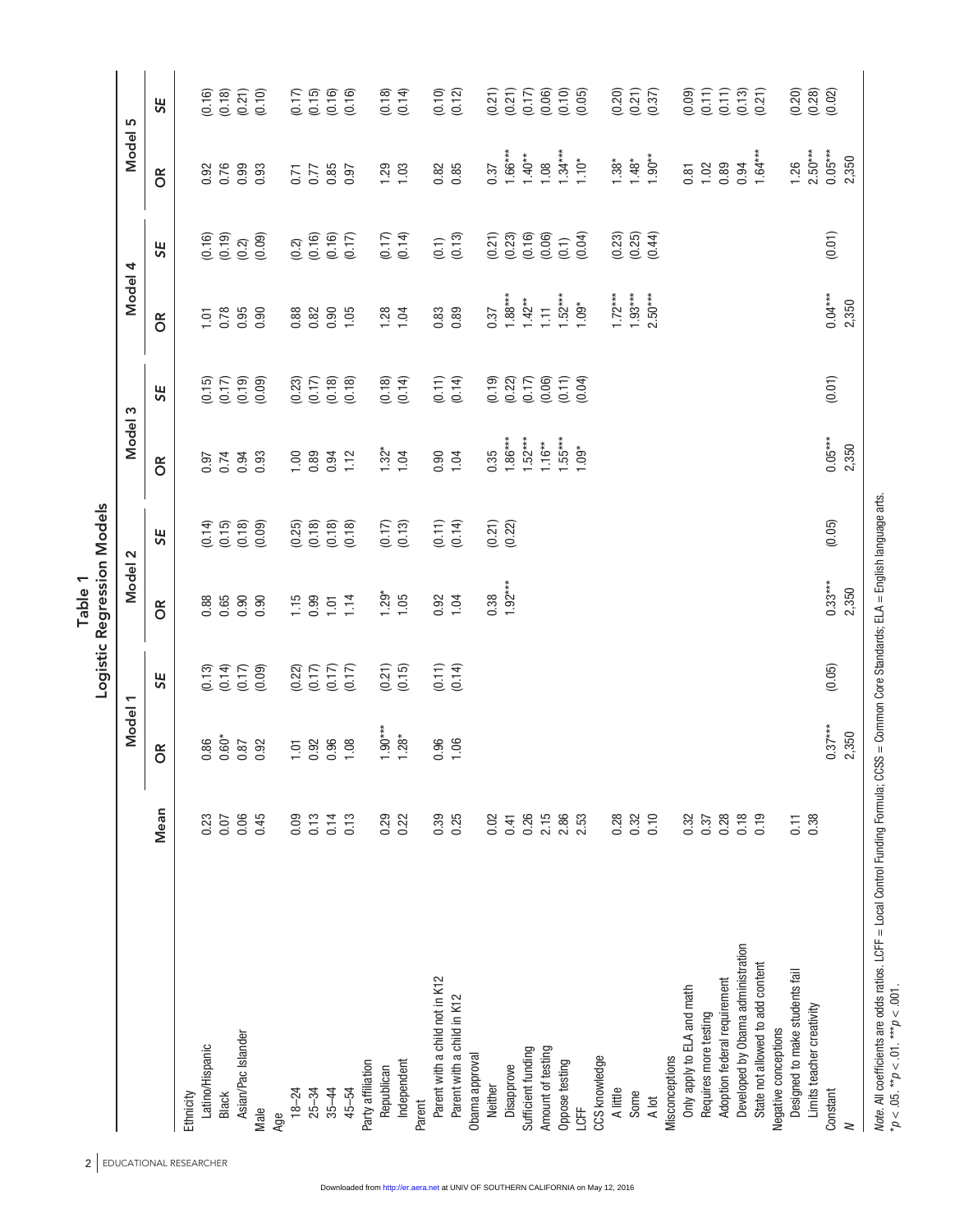For the third question, we add a measure of self-reported CCS knowledge and indicators for seven specific misconceptions or negative conceptions about the standards.

### Results

The results of our models are presented sequentially in Table 1, the first column of which contains descriptive statistics for the independent variables. The first two models in Table 1 answer our first research question. In Model 1, we find no effect of age, parental status, or which question respondents were asked. We find Black, Hispanic, and Asian/Pacific Islander voters all less likely to oppose CCS than White voters, but only the Black coefficient is significant (odds ratio [OR] =  $0.60, p < .05$ ).<sup>2</sup> The strongest association is for party affiliation—Republicans are 90% more likely to oppose CCS than Democrats  $(p < .001).$ <sup>3</sup> However, in Model 2, we see that Republican opposition is largely explained by disapproval of President Obama's performance those who disapprove are 92% more likely to oppose CCS (*p* < .001), and the odds ratio for Republican decreases to 1.29  $(p < .05)$ .

Model 3 shows that each of the other education policy positions is significantly associated with CCS opposition. Belief that California school funding is adequate is associated with a 52% increase in the odds of CCS opposition  $(p < .001)$ . Each onepoint increase in belief that there is too much testing is associated with a 16% increase in the odds of CCS opposition (*p <* .01). Each one-point increase on the opposition to testing scale is associated with a 55% increase in the odds of CCS opposition (*p* < .001). And support for LCFF is associated with a 9% increase in the odds of CCS opposition  $(p < .05)$ .

Finally, Model 4 adds a measure of self-reported CCS knowledge, finding that increases in knowledge are associated with increasing opposition to the standards—in particular, those reporting "a lot" of CCS knowledge are 150% more likely to oppose the standards than those reporting no knowledge (*p* < .001). However, when we add indicators for specific negative views or misconceptions in Model 5, the coefficients on knowledge substantially decrease in magnitude, suggesting that some of the knowledge-opposition association is driven by these mis/ negative conceptions. In particular, the misconception that states were not allowed to add content to the CCS is associated with a 64% increase in the odds of opposition  $(p < .001)$ , and the negative conception that the CCS limit teachers' ability to be creative in the classroom is associated with a 150% increase in the odds of opposition ( $p < .001$ ). In this final model, we also see that previously significant variables no longer are; however, these changes in statistical significance are mainly due to small increases in standard errors rather than being evidence of redundancy between the knowledge variables and the demographic predictors.

## **Discussion**

This brief explored predictors of CCS opposition in a state representative sample of voters. The work suggests that demographic predictors do not explain variation in CCS opposition after controlling for specific beliefs and policy positions. In particular, opposition to

President Obama, opposition to testing, support for current funding levels and local funding control, and two specific mis/negative conceptions about the standards are associated with negative views.

The work suggests targets for improving CCS support and addressing voters' concerns. For instance, research shows 70% to 80% of teachers report developing some CCS curriculum materials themselves, suggesting claims of reduced teacher creativity may not reflect on-the-ground changes (Kane, Owens, Marinell, Thal, & Staiger, 2016); policymakers and advocates could challenge these claims if they had more systematic evidence. Also, state policymakers might emphasize the additions they've made to the standards to rebut the claim that states could not add to the standards. Finally, given that disapproval of President Obama appears to be a stronger factor than party affiliation in predicting opposition, the results of the upcoming presidential election may decrease opposition somewhat.

With those suggestions in mind, it is of course not clear that merely correcting misconceptions would improve public support for the policy. Indeed, Hochschild and Einstein (2015) argue, as we find here, that political activity and group membership (e.g., political party affiliation) can reinforce misinformed beliefs. Furthermore, voters also tend to resist change even when faced with facts (Hochschild & Einstein, 2015; Kuklinski, Quirk, Jerit, Schwieder, & Rich, 2000; Nylan & Reifler, 2010). Finally, Hochschild and Einstein argue that politicians are incentivized to focus on politically active voters, even if they have misconceptions. This may help explain intense opposition to the standards among Republican presidental primary contenders whose base voters—those identifying as Republicans and who disapprove of the president's record—are much more likely to be opposed to the standards.

Given the limits of our study, future studies might expand to other states that have seen more opposition to CCS and include other policy positions in analyses. For instance, a New York poll found that voters by a two-to-one margin thought Common Core had worsened education there (Siena Research Institute, 2015); these more negative attitudes might affect the relationships observed here. We hope research on CCS and other policy issues continues to attend to public opinion, its drivers, and its impact on education policy.

#### **NOTES**

<sup>1</sup>The pollster could not provide a response rate for this specific poll because those data were no longer maintained, but they confirmed response rates for the app-based panel are typically 40% to 45% and for the email-based panel are typically 10% to 15%.

2 The odds ratios are slightly more extreme (e.g., .50 for African American, rather than .60), but the results are substantively the same if we run this model excluding the party affiliation variable.

<sup>3</sup>This odds ratio is 1.98  $(p < .01)$  if race/ethnicity is excluded from the model.

#### **REFERENCES**

- Henderson, M. B., & Peterson, P. E. (2014). The 2014 Education Next survey. *Education Next*, *14*(1).
- Henderson, M. B., Peterson, P. E., & West, M. R. (2015). The 2015 EdNext poll on school reform. *Education Next*, *16*(1).